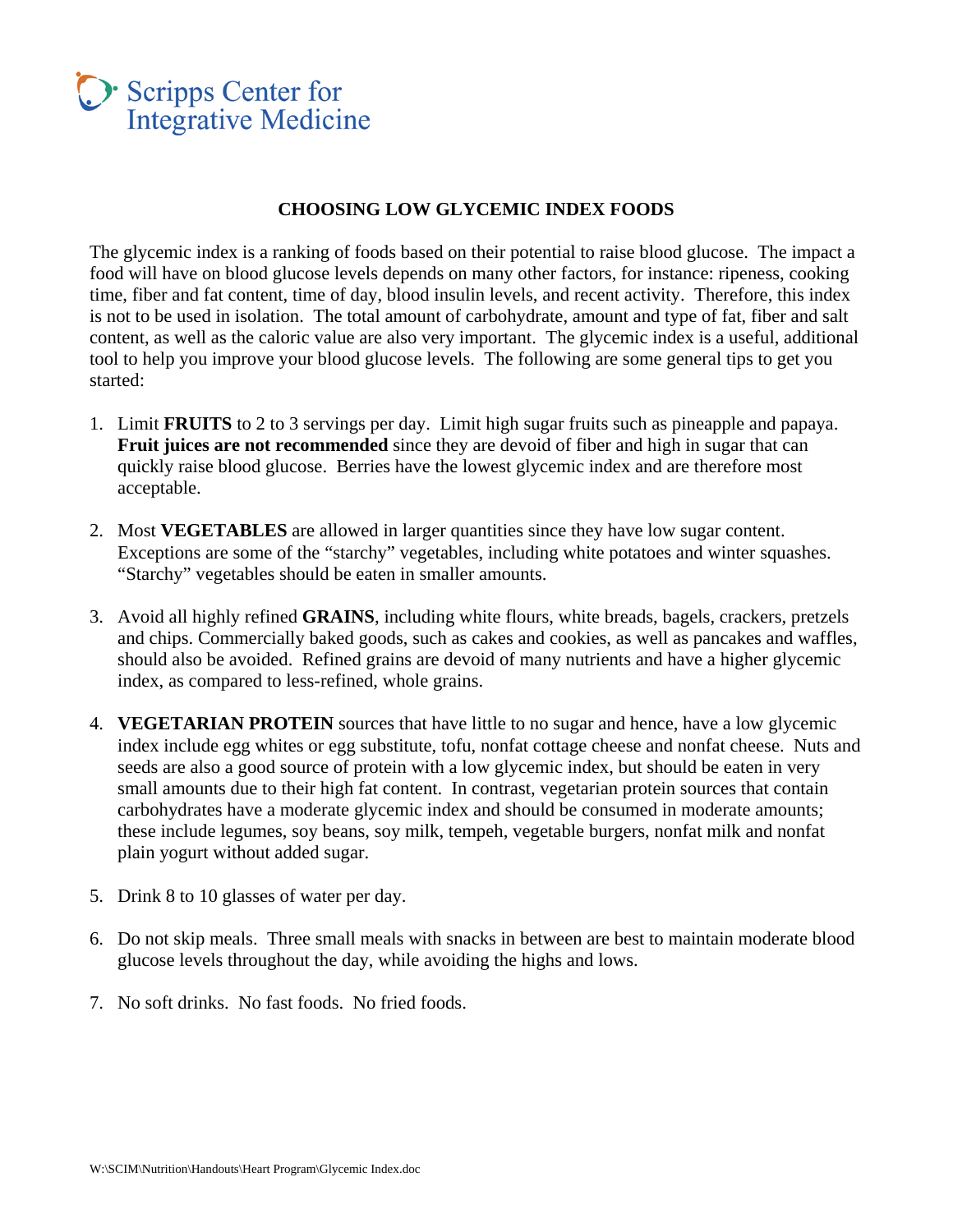## **GLYCEMIC INDEX (GI) OF FOODS**

*(italicized words fall in the high range of category)* 

|                                          | (italicized words fall in the high range of category)                                |                                                         |  |
|------------------------------------------|--------------------------------------------------------------------------------------|---------------------------------------------------------|--|
| <b>GOOD CHOICE</b>                       |                                                                                      | PLEASE AVOID/LIMIT                                      |  |
| (Low GI: 55 or less)                     | (Moderate GI: 56-69)                                                                 | (High GI: 70 or higher)                                 |  |
| <b>Breads</b>                            |                                                                                      |                                                         |  |
| Rye kernel bread                         | Whole wheat spelt bread                                                              | White bread, wheat bread                                |  |
| Barley kernel bread                      | Whole-grain pumpernickel                                                             | Bagels, baguettes                                       |  |
| Whole wheat kernel bread                 | Cracked-wheat kernel bread                                                           | Middle Eastern flatbread                                |  |
| <b>Natural Ovens</b><br>100% Whole-Grain | 100% whole wheat bread<br>Healthy Choice 100% Whole<br>Grain/Hearty 7 Grain          | Natural Ovens English Muffin<br>bread<br>Hamburger buns |  |
|                                          | Corn tortillas, wheat tortillas Gluten-free white bread                              |                                                         |  |
|                                          | Oat bran bread<br>Pita bread                                                         | Rice bread                                              |  |
| <b>Breakfast Cereals</b>                 |                                                                                      |                                                         |  |
| All-Bran                                 | Toasted muesli                                                                       | Cheerios, Rice/Corn Chex,                               |  |
| Fiber One                                | <b>Bran Chex</b>                                                                     | Instant Oatmeal/Cream of Wheat                          |  |
| Rice bran                                | Oatmeal (slow cook)                                                                  | Grapenuts, Grapenuts Flakes                             |  |
| Oat bran                                 | Kashi Go LEAN                                                                        | Rice Krispies, Cornflakes                               |  |
|                                          | Kashi Good Friends                                                                   | Bran Flakes, Corn Bran                                  |  |
|                                          | Nutrigrain                                                                           | Total, Shredded Wheat                                   |  |
|                                          | Raisin Bran                                                                          | Puffed Wheat, Corn Pops                                 |  |
|                                          | Mini Wheats, whole wheat<br>Special K                                                | Sugary cereals, Granola<br>Weetabix                     |  |
| <b>Cereal Grains (cooked)</b>            |                                                                                      |                                                         |  |
| Pearled/cracked barley                   | Rolled barley                                                                        | Millet                                                  |  |
| Whole kernel wheat/rye                   | Basmati rice                                                                         | White rice                                              |  |
| Buckwheat, brown rice                    | Long grain rice (boiled                                                              | Quick-cooking rice                                      |  |
| Bulgur (cracked wheat)                   | 10 minutes)                                                                          | Jasmine white rice                                      |  |
| Buckwheat groats                         | Cornmeal                                                                             | Parboiled rice                                          |  |
| Semolina                                 | Couscous                                                                             |                                                         |  |
| <b>Dairy</b>                             |                                                                                      |                                                         |  |
| Plain lowfat/nonfat yogurt               | Lowfat/nonfat fruit yogurt                                                           | Frozen yogurt                                           |  |
| Nonfat milk, soy milk                    |                                                                                      | Tofu frozen dessert                                     |  |
| Fruit                                    |                                                                                      |                                                         |  |
| Apple, Berries                           | Apple juice (unsweetened)                                                            | Cranberry juice cocktail                                |  |
| Cherries, Grapes                         | Banana                                                                               | Canned peaches in syrup                                 |  |
| Grapefruit                               | Cantaloupe, Kiwi                                                                     | Dates, Raisins                                          |  |
| Orange                                   | Mango                                                                                | Watermelon                                              |  |
| Peach, Pear                              | Pineapple, Papaya                                                                    | <b>AVOID FRUIT JUICES</b>                               |  |
| Plum, Dried apricots                     | Orange juice (unsweetened)<br>Grapefruit juice (unsweetened)<br>Carrot juice (fresh) |                                                         |  |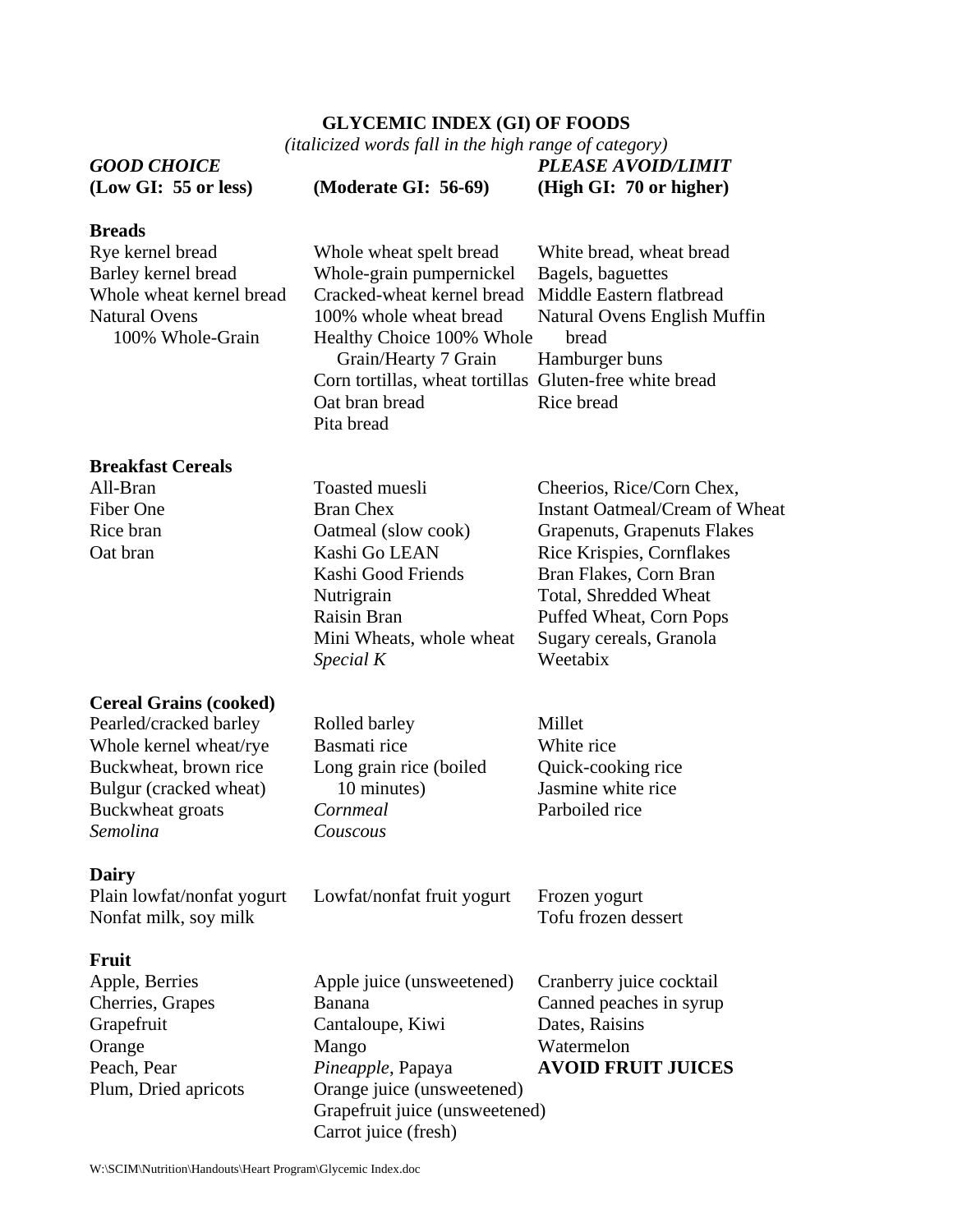| <b>GOOD CHOICE</b>   |  |  |  |  |  |
|----------------------|--|--|--|--|--|
| (Low GI: 55 or less) |  |  |  |  |  |

*GOOD CHOICE PLEASE AVOID/LIMIT*  (Moderate GI: 56-69) (High GI: 70 or higher)

> cooked 25 minutes) Canned baked beans

#### **Legumes**

| Chickpeas/garbanzo beans | Navy beans | Navy beans (pressure) |
|--------------------------|------------|-----------------------|
| Lentils, Romano beans    |            | cooked 25 minutes     |
| Black-eyed beans/peas    |            | Canned baked beans    |
| Pinto beans, Black beans |            | Broad beans           |
| Baby lima beans          |            |                       |
| Kidney beans             |            |                       |
| Soy beans, split peas    |            |                       |
| Mung beans               |            |                       |
|                          |            |                       |

#### **Pasta**

Fettuccini, egg-enriched Capellini Rice noodles/pasta Spaghetti, protein-enriched Spaghetti (cooked al dente) Spaghetti (boiled more than 20 minutes) Spaghetti, whole meal Macaroni (boiled 5 min) Gnocchi (whole wheat) Linguini Udon noodles

#### **Vegetables**

Asparagus, Broccoli, Beets Instant potatoes Brussels sprouts, Green peas Russet potato Bok choy, Cabbage, Sweet corn New potato Carrots, Cauliflower, Yam French fries Dark leafy greens, *Sweet potato* Winter squash Eggplant, Mushrooms, Pumpkin Peppers, Romaine lettuce, Spinach, Snow peas, Summer squash Tomatoes, Tomato juice, Zucchini

#### **Soups**

Tomato Black bean, Green pea Lentil Split pea Minestrone

**Snack Foods** 

Peanuts Rye crispbread crackers Jelly beans, Life Savers, Mars Bars, Almonds Power Bar Muesli bars, Popcorn, Corn chips, Walnuts Breton wheat crackers Potato chips, Pretzels, Melba Toast, Nuts and seeds Water/soda crackers, Rice cakes Breakfast cereal bars, Cookies Skittles, Gatorade

#### **Sugars**

Agave Nectar, light (90 or 97% fructose)

Fructose, Lactose Sucrose Maltose, Glucose, Honey

W:\SCIM\Nutrition\Handouts\Heart Program\Glycemic Index.doc